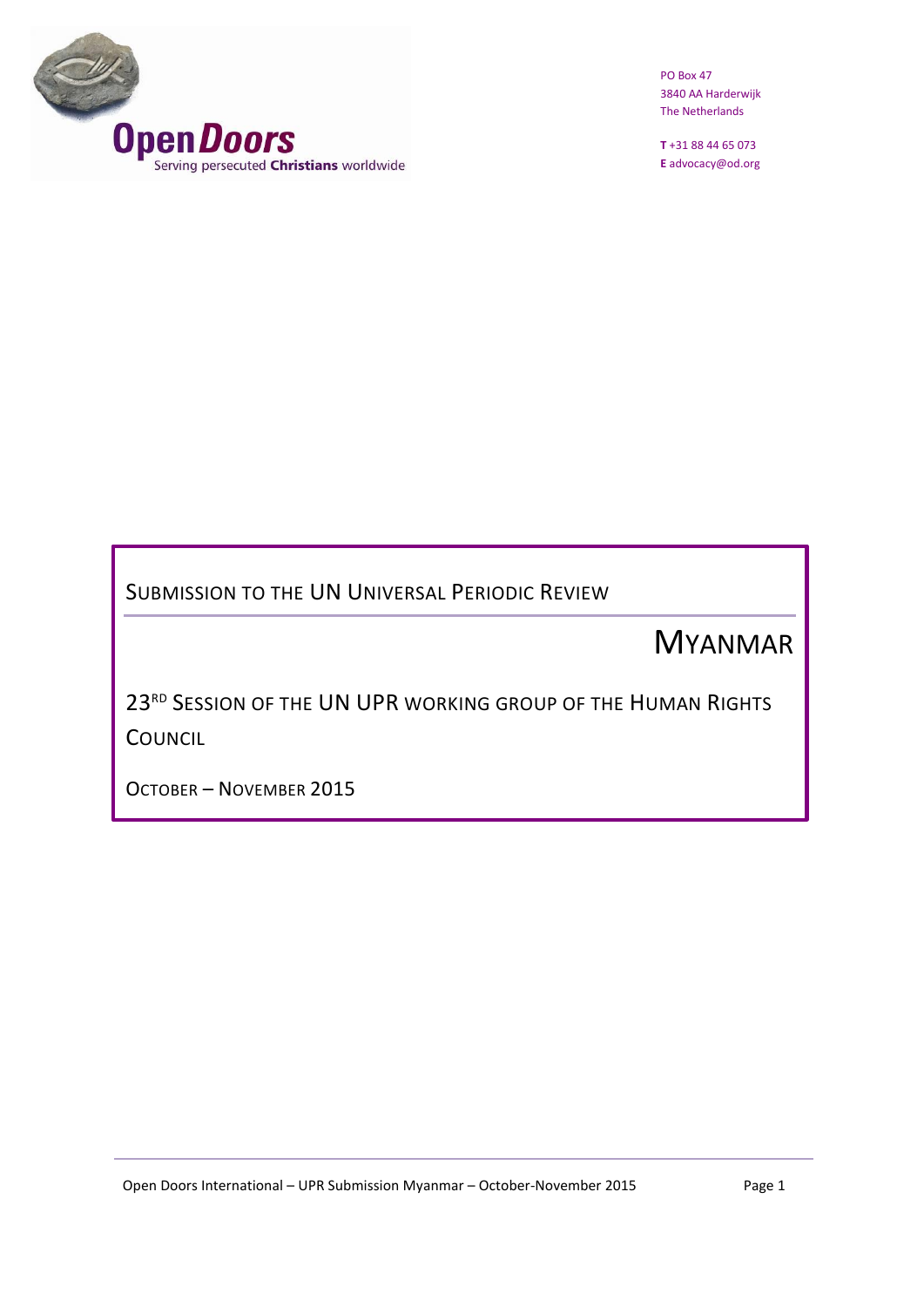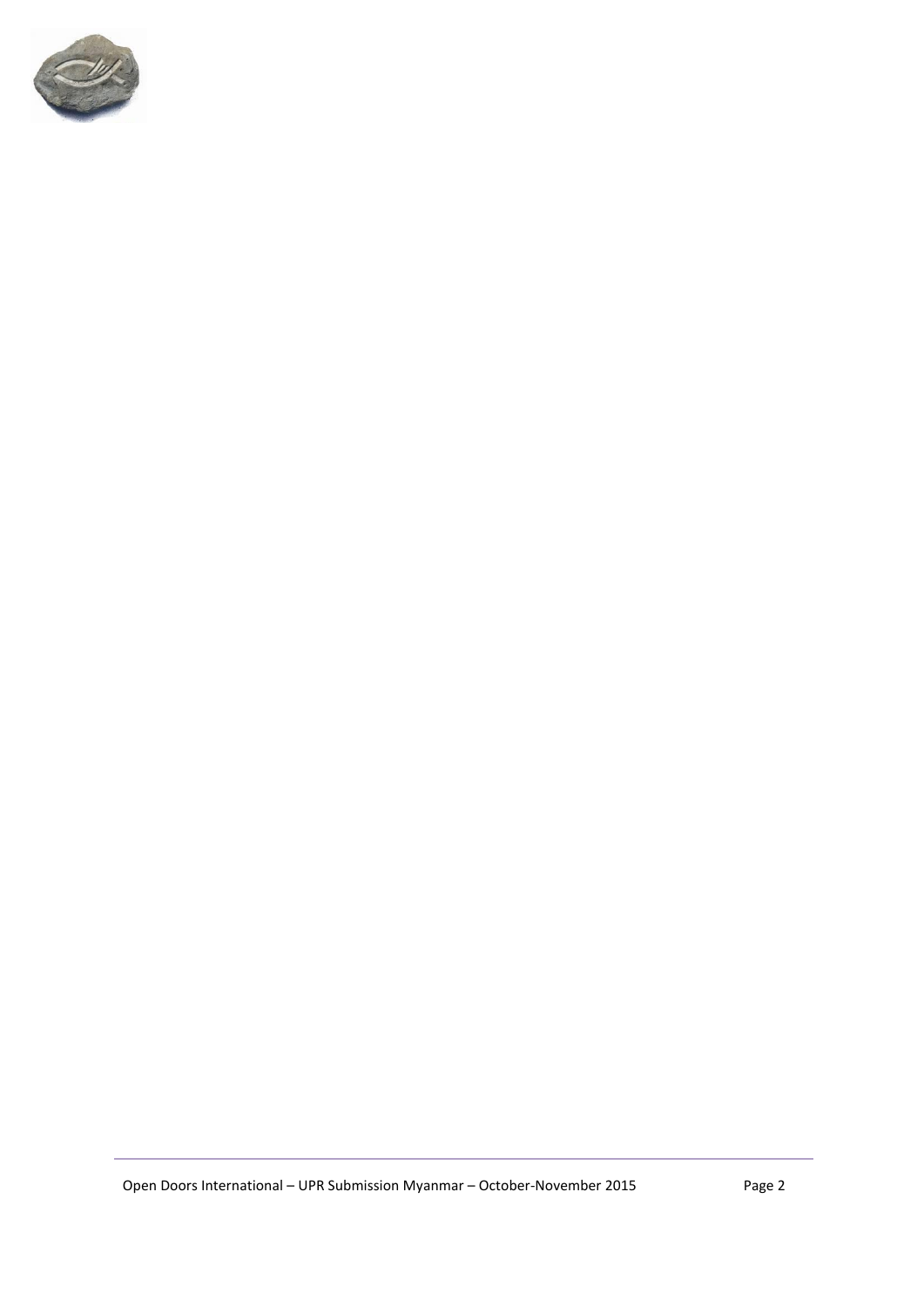

## SUBMISSION TO THE UNIVERSAL PERIODIC REVIEW

# **MYANMAR**

### 23RD SESSION OF THE UN UPR WORKING GROUP - OCTOBER-NOVEMBER 2015

- 1 The Advocacy Department of Open Doors International warmly welcomes the Universal Periodic Review system and trusts it will improve the implementation of fundamental human rights in all UN member states.
- 2 Aligned to the mandate of Open Doors International, this submission focuses on the Right to Freedom of Religion or Belief.

#### GENERAL OBSERVATIONS

- 3 Open Doors International welcomed the thirteen recommendations regarding Freedom of Religion or Belief in Myanmar, made during the first cycle of the Universal Periodic Review.
- 4 It saddens Open Doors International to report that, to our knowledge, the recommendations made during the first cycle have not been implemented so far. There has been no significant improvement in the circumstances of religious communities in Myanmar since the previous Universal Periodic Review.
- 5 Myanmar is ranking 25 on Open Doors' World Watch List, a list ranking countries where Christians are most persecuted. It is based on scores derived from a set of questions. The questions cover various aspects of religious freedom, differentiating between the legal, official status of Christian churches and the actual situation of individual Christians. Attention is paid to the role of the Church in society and to factors that may obstruct the freedom of religion in a country. Thereby, the World Watch List provides an insight in the overall spectrum of the persecution of Christians in all spheres of life (private life, family life, community life, national life and church life). This results in a balanced scoring, taking into account both the impact of (violent) incidents and less visible, structural developments threatening the position of Christians. Open Doors is well aware that in countries where violations of the right to freedom of religion or belief affect Christians, they often also affect others who either adhere to no or a non-state supported religion.
- 6 Myanmar is made up of eight major ethnic groups. Two thirds of Myanmar's people are of Burmese ethnicity, also called Bama. Being Bama is equated with being Buddhist. Everyone deviating from this heritage is labelled as being potentially dangerous.
- 7 The roots of Christianity in Myanmar can be traced back to the 18<sup>th</sup> century. In 1966, the Myanmar government expelled all foreign missionaries, but by then, the church had become self-supporting. Open Doors estimates the Christian population at less than 10 percent. Most Christians belong to ethnic

Open Doors International – UPR Submission Myanmar – October-November 2015 Page 3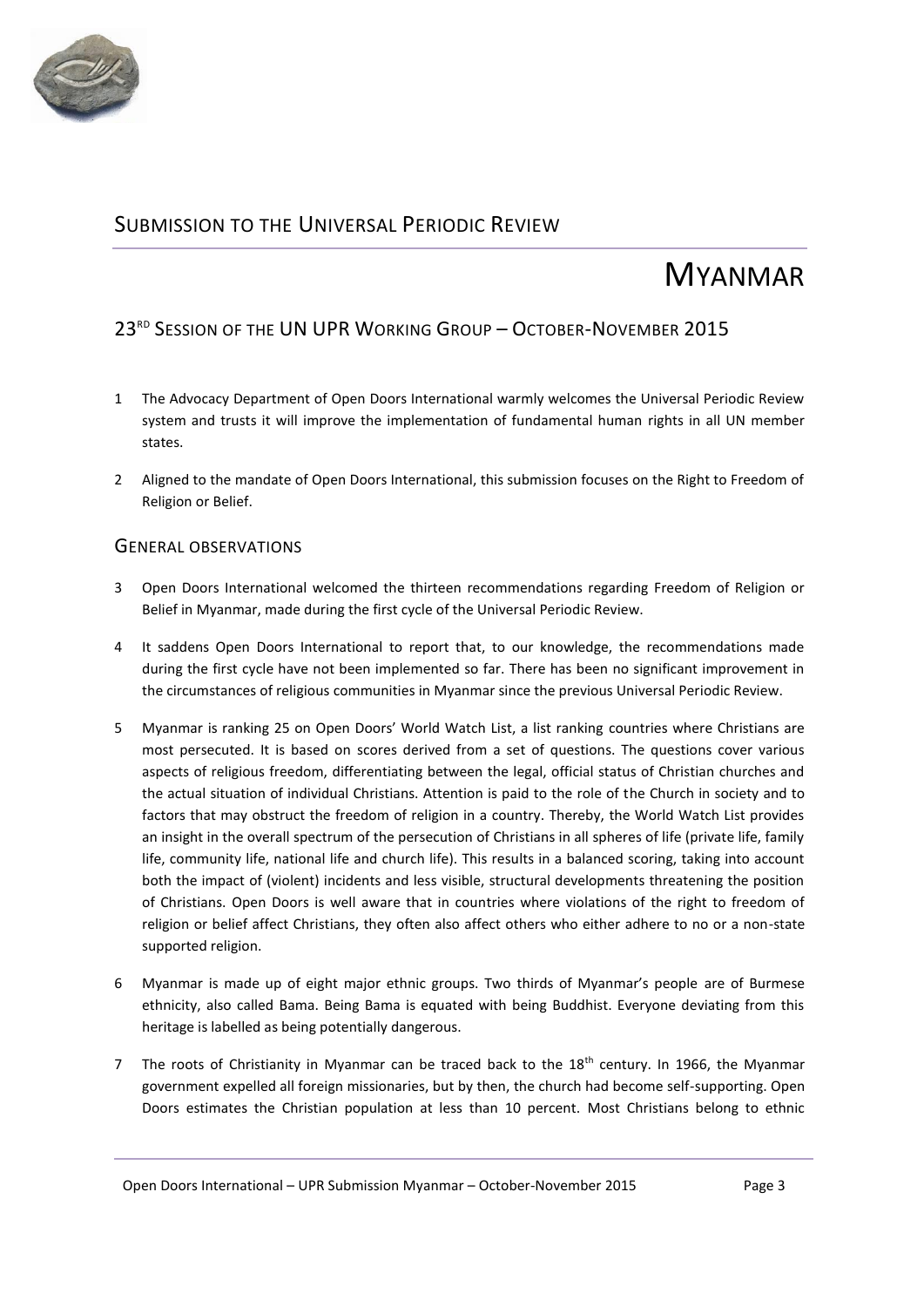

minority groups. The majority of the Christians are extremely poor. Many are illiterate or semi-illiterate, unskilled, and live on a hand-to-mouth existence.

- 8 The position of Christians in the country by and large has remained unaffected by political changes towards democracy. With the rise of radical groups identifying themselves as Buddhists, like the '969', the situation for religious minorities rather deteriorated. We are not convinced that the government of Myanmar seriously attempts to counter these intolerant voices in society.
- 9 We express our serious concern about a set of four bills relating to religious conversion, inter-faith marriage, monogamy and population control. These bills for the protection of religion and race are currently discussed in parliament. They have been demanded by the 969, above mentioned, but are also supported by more than one million signatures of citizens across the country.

Although we acknowledge that this set of laws is so far no more than a draft, the mere fact that these laws were tabled with significant support of the Myanmar society is worrisome in and of itself feeding a culture of suspicion and intolerance rather than a culture of respect and inter-faith harmony. Although this might initially mainly affect the ethnic and religious minorities, it will eventually backfire on the society as a whole.

10 Myanmar has a Ministry of Religious Affairs which includes a department for the promotion and propagation of Sasana (Buddhist teachings). Although Open Doors acknowledges the fact that religion can unite people for good, we express our serious concern about the convolution of state and religion.

#### RELIGIOUS MINORITIES - CHIN

 $\overline{a}$ 

- 11 Some larger minorities are predominantly Christian like the Chin, or have strong Christian groups like Kachin and Shan. Despite several ceasefire agreements with different ethnic groups including some Christian majority groups, the largest groups continue to be in clashes with the army. These clashes happen to be at the Chinese border and spilling over to Chinese territory.
- 12 The Chin people, residing in the hilly Chin state, are the only tribe of which about 90 percent of the population identifies itself as Christian. Chin state is characterised by political instability. Due to insurgencies, local authorities regularly limit the right to move around freely. This blocks people from traveling to neighbouring states to buy their necessities.
- 13 Aside from the insurgencies, Chin State is also the poorest region in Myanmar. According to UNICEF, in 2010, 73% of Chin State residents lived below the poverty line<sup>1</sup>. Poverty drives mothers to marry of their daughters to insurgents. It also forces Chin to work in poppy farms owned by the insurgents. Many Chin become addicted to drugs as a result of their work in the poppy farms.
- 14 The State runs so called Border Areas National Races Youth Development Training Schools (or Na Ta La schools). These schools are attractive for minority people as they are run without school fees and meals

<sup>1</sup> http://www.unicef.org/eapro/Myanmar\_Situation\_Analysis.pdf

Open Doors International – UPR Submission Myanmar – October-November 2015 Page 4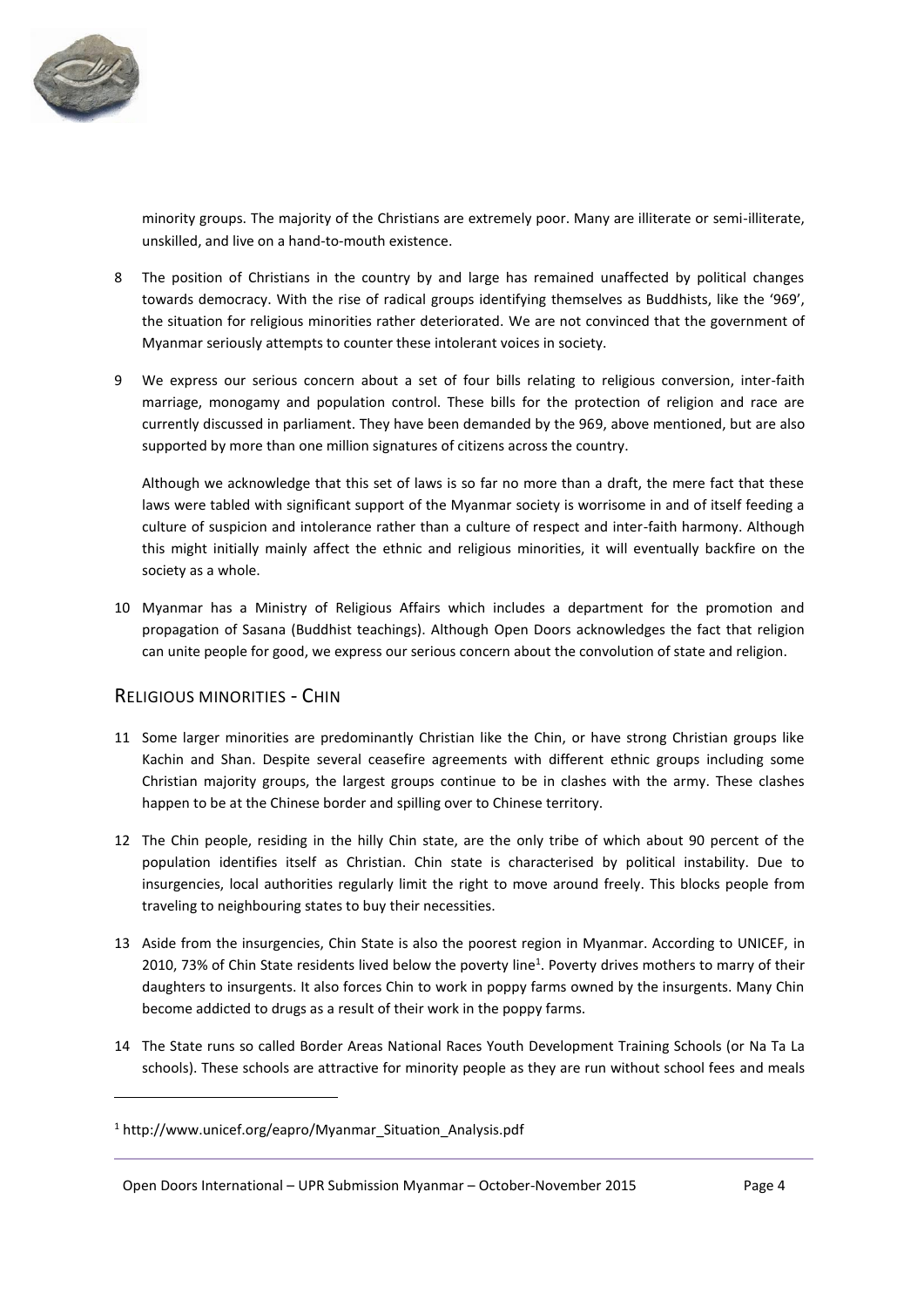

are included. Although we acknowledge the attempt of the State to provide the very much necessary education in these rural areas, we are disturbed by complaints that these schools are used to influence the students and to introduce them to Buddhism sometimes in a coercive manner.

- 15 Obtaining legal permission to build a church is a cumbersome process involving authorities at various levels. Church leaders need to win the support of these officials to get the documents they need. This is especially true for congregations not belonging to the registered mainline church.
- 16 Chin Christians from Hakka faced a government order to destroy and get rid of a 54-foot tall cross as it was constructed without permission. The cross was perched in April 2014 on a land belonging to J.P. Biak Tin Siang at the Caarcaang Prayer Mountain. Sang's spokesman and Chin elder, Pu Tial Cem, explained that they did not seek permission to build the cross as they did not believe it would be granted.
- 17 Local officials regularly organise village meetings during Sunday worship services. As all villagers are required to attend these village meetings, it makes it impossible for them to manifest their Christian religion. Non-attendance could lead to serious repercussions and is therefore not an option for the villagers.

#### RELIGIOUS MINORITIES - KACHIN

- 18 Kachin State is located in the North of Myanmar, bordering China and India. It hosts around 1.7 million people, 1.2 of which are ethnic Kachin. The situation in the Kachin stands out as the government and especially the army tries to break their strife for independence and in this effort targets Christians. More than 100,000 Kachin are internally displaced across Kachin State and into neighbouring China due to continuing military campaigns in order to break Kachin resistance. The Kachin people have a long history of fighting for their independence and mistrust between the army and the Kachin people is deeply rooted.
- 19 Attacks by the army were reported in April and in October 2014. Churches were attacked and Christian men and women were misused as porters. Also, there are reports on sexual violence.
- 20 On 20 January, two women were found dead in their rooms on a Church compound. It is thought locally that soldiers from the Myanmar army are guilty of these murders. We appreciate the DNA test conducted on soldiers in a bid to identify the culprits.

The two victims, Maran Lu Ra (20), and Tangbau Hkawn Nan Tsin (21) worked for the Kachin Baptist Convention as volunteer teachers at camps for internally displaced people in Kachin State.

In contrast to the initial willingness to conduct DNA tests on soldiers, on 28 January 2015, the Myanmar military threatened legal action against anyone alleging that the military is responsible for the killings of the two teachers. The President's office followed suit and directed the threat at the media. These limitations to Freedom of Expression give ground to the impression that protecting the military is more important than truth finding and protecting the people.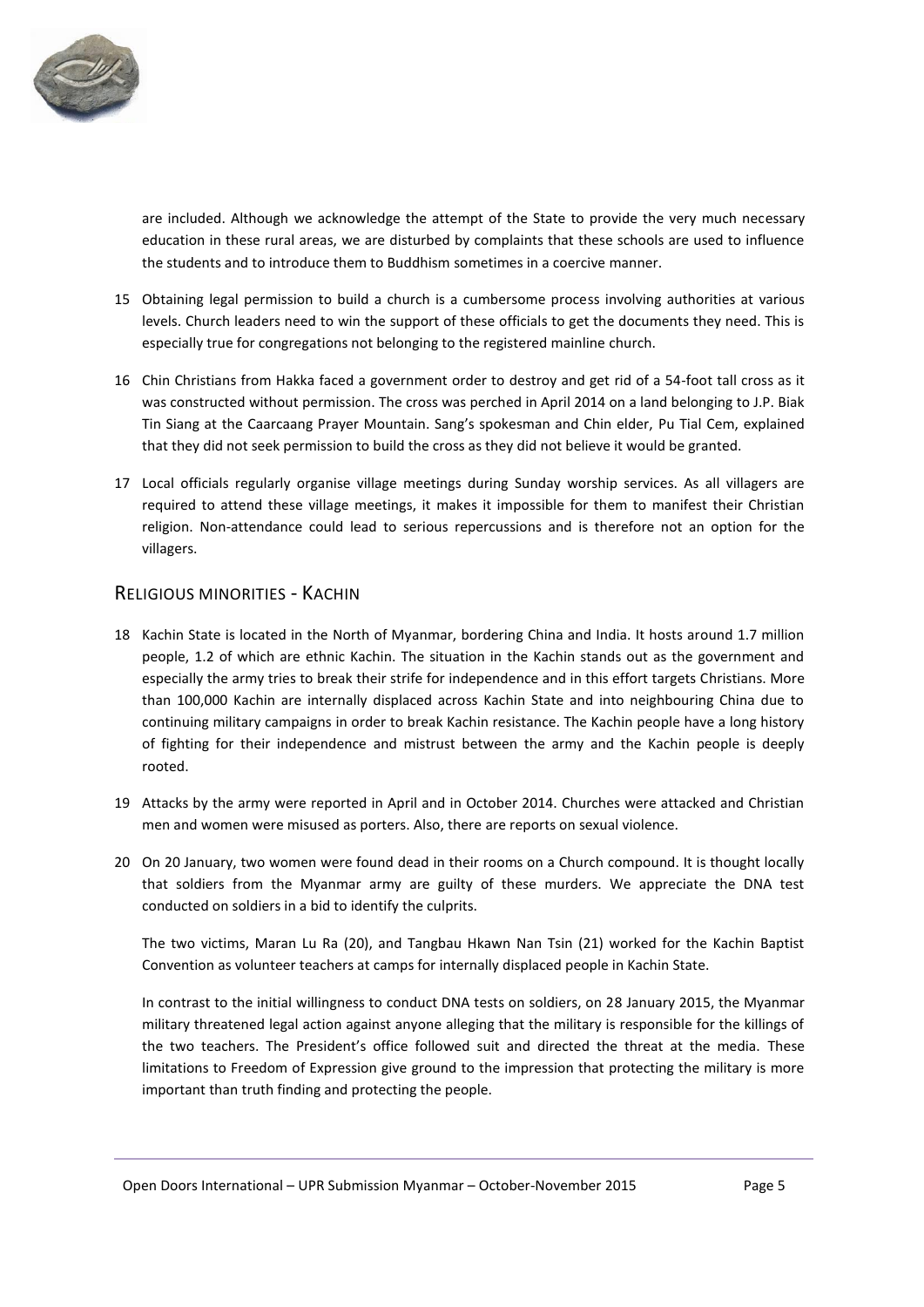

### ETHNIC MINORITIES – RAKHINE STATE

- 21 Rakhine State is located in the Western part of Myanmar, bordering Bangladesh. It makes up around five percent of the whole territory of Myanmar and is inhabited by roughly 3.1 million people, around 800,000 of them self-identifying as Rohingyas. Bangladesh sees them as Myanmarese citizens whereas Myanmar tries to portray them as Bangladeshi migrants. That is why the government prefers to call them Bengali.
- 22 The vast majority of Rohingya people adheres to Islam. While their exact number is debated, there is a small number of Christian converts among them. These Christians with a Muslim past are pressured from two sides: the government of Myanmar which acts against the Muslim minority of which they are part, and the Muslim minority itself, which acts against the converts.

Violent attacks against the Muslim minority of the Rohingya have occurred frequently since at least 2012.

#### RECOMMENDATIONS

- 23 Open Doors International calls on the Myanmar authorities to ensure that all people on Myanmar territory can fully enjoy their fundamental rights including the right to Freedom of Religion or Belief.
- 24 Open Doors International welcomes the Special Rapporteur on the situation of Human Rights in Myanmar, and calls upon the government of Myanmar to cooperate fully with the mandate.
- 25 Open Doors International urges the Myanmar Government to invite the UN Special Rapporteur on Freedom of Religion or Belief and the UN Special Rapporteur on Minorities.
- 26 Open Doors International calls on the Myanmar Government to allow for a structural and constructive engagement between the government and all Myanmar faith groups and civil society more in general, on the wellbeing of the country.
- 27 Open Doors International calls on the Myanmar Government to make sure that all citizens share equally in the wealth and resources of the country.
- 28 Open Doors International calls on the Myanmar authorities to ensure swift justice for misconduct by soldiers, rather than shielding them from public scrutiny, investigative journalism, and accountability.

Open Doors in particular calls on the Myanmar authorities to ensure that the perpetrators of the murder of Maran Lu Ra and of Tangbau Hkawn Nan Tsin are found and convicted.

- 29 Open Doors International calls on the Myanmar government to ensure that education is provided for all youth and that school is a safe place for all students regardless their ethnicity or religious affiliation.
- 30 Open Doors International calls on all formal and informal leaders of the country to speak out against any inter-ethnic and inter-religious violence and to foster a climate of mutual trust and respect.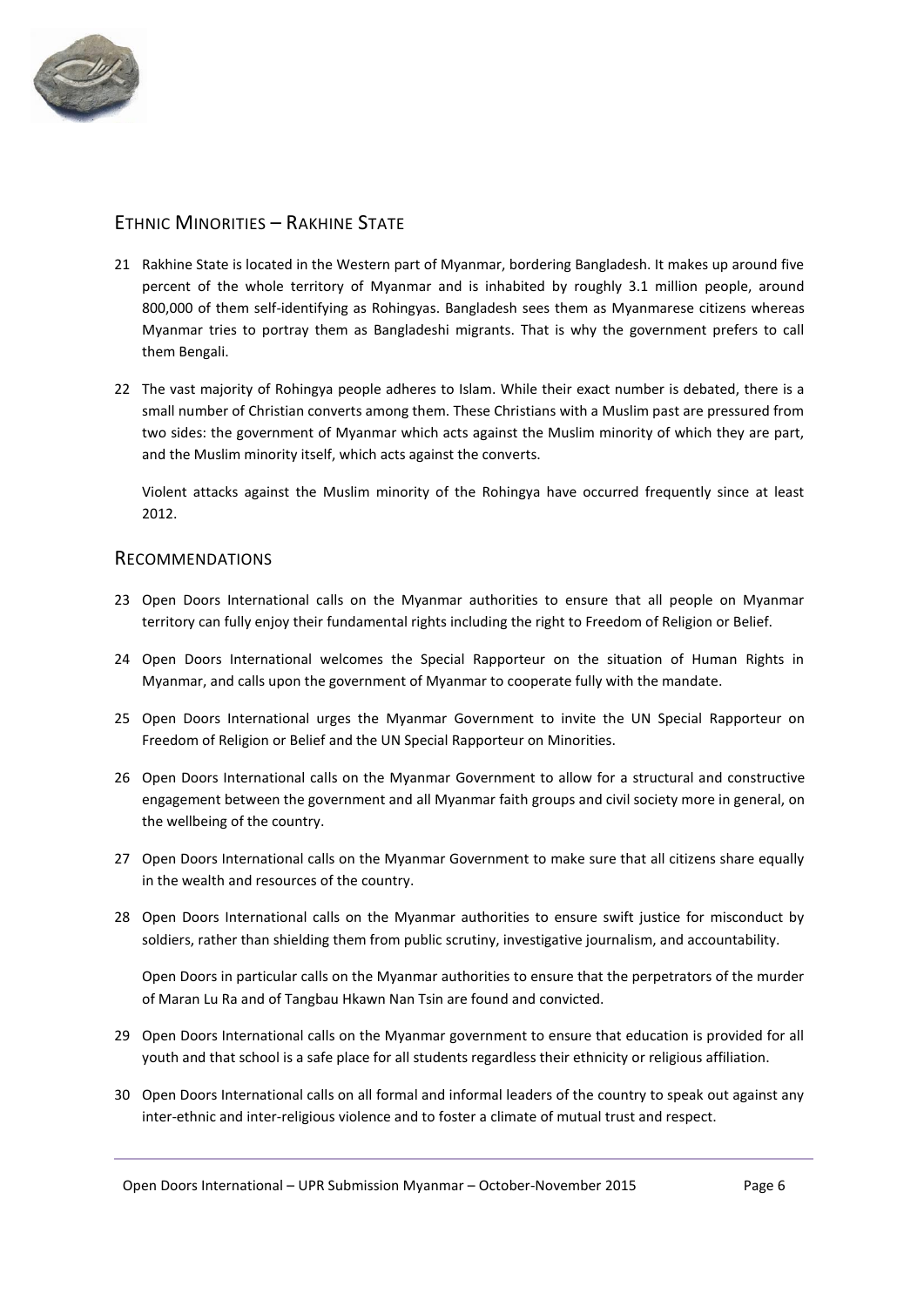

31 Open Doors International calls on the Myanmar government to speak out against the package of four bills relating to religious conversion, inter-faith marriage, monogamy, and population control as, at least in their current form, they are inconsistent with international human rights law and fuel inter-ethnic and inter-religious tensions.